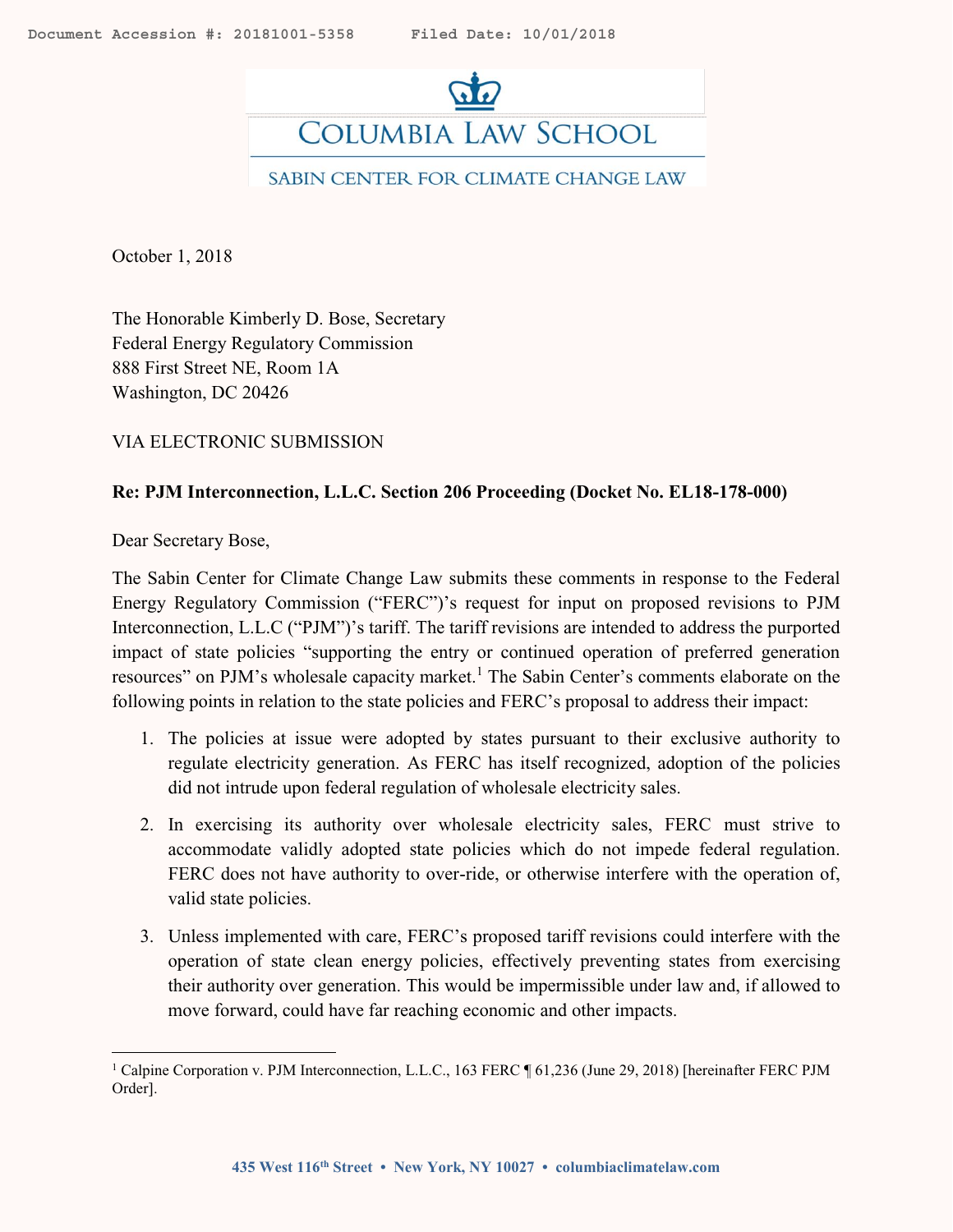### **I. The State Policies at Issue Were Validly Adopted and Do Not Intrude Upon an Area of Federal Jurisdiction**

It is beyond dispute that, in enacting the Federal Power Act ("FPA" or "Act"), Congress intended to divide regulatory authority over the electricity system between federal and state regulators.<sup>2</sup> At the federal level, FERC is authorized to regulate "the transmission of electric energy in interstate commerce," and "the sale of electric energy at wholesale in interstate commerce."<sup>3</sup> The FPA confers on FERC "jurisdiction over all facilities for such transmission or sale of electric energy."<sup>4</sup> The Act is clear, however, that FERC's jurisdiction does not extend to "facilities used for the generation of electric energy."<sup>5</sup> The regulation of those facilities is reserved to the states, which have been held to have broad authority over all aspects of electricity generation, from approving new facilities to regulating their construction and operation.<sup>6</sup>

The courts have repeatedly upheld state attempts to shape the generation  $mix - e.g.,$  to achieve environmental outcomes – as a valid exercise of the authority reserved to them under the FPA.<sup>7</sup> State authority has been held to extend to the establishment of policies providing out-of-market payments to generators with certain environmental attributes.<sup>8</sup> Most relevantly, in *Electric Power Supply Association v. Star*, the U.S. Court of Appeals for the Seventh Circuit upheld an Illinois program intended to support nuclear generators by compensating them for their zero emission attributes ("zero emission credit" or "ZEC" program). <sup>9</sup> The court concluded that adoption of the program fell squarely within the state's authority, emphasizing that it dealt with electricity

4 *Id*. 5 *Id*.

<sup>2</sup> Federal Power Act, § 201(b)(1); 16 U.S.C. § 824(b)(1). *See also* FERC v. Electric Power Supply Assoc., 136 S. Ct. 760, 766-767 (2016) (noting that there is a "statutory division" of authority between the federal government and the states as, while the FPA grants FERC certain authority, it "also limits FERC's regulatory reach, and thereby maintains a zone of exclusive state jurisdiction"); Hughes v. Talen Energy Mktg., LLC, 136 S. Ct. 1288, 1300 (2016) (Sotomayor, J., concurring) (indicating that "the Federal Power Act, like all collaborative federalism statutes, envisages a federal-state relationship marked by interdependence"); Vill. of Old Mill Creek v. Star, 2017 U.S. Dist. LEXIS 109368 (N.D. Ill. 2017) (stating that the FPA "allows both the Federal Energy Regulatory Commission and the states to regulate aspects of the electricity industry"); Coal. for Competitive Elec. v. Zibelman, 2018 U.S. App. LEXIS 27605, 6 (2d Cir. 2018) (noting that "[t]he FPA establishes a collaborative scheme between the states and federal government to regulate electricity generation"); Elec. Power Supply Ass'n v. Star, 2018 U.S. App. LEXIS 25980, 12 (7th Cir. 2018) (reiterating that the FPA "divides regulatory authority between states and the FERC). <sup>3</sup> Federal Power Act, § 201(b)(1); 16 U.S.C. § 824(b)(1).

<sup>6</sup> *See e.g.,* Pacific Gas & Electric Company v. State Energy Resources Conservation Development Commission, 461 U.S. 190, 205 (1983) (holding that the "[n]eed for new power facilities, their economic feasibility, and rates and services, are areas that have been characteristically governed by the States"); Conn. Dep't of Pub. Util. Control v. FERC, 569 F.3d 477, 481 (D.C. Cir. 2009) (holding that states have authority "to require retirement of existing generators, to limit new construction to more expensive, environmentally-friendly units, or to take any other action in their role as regulators of generation facilities without direct interference from" FERC).

<sup>7</sup> *See e.g., id*.; Vill. of Old Mill Creek, 2017 U.S. Dist. LEXIS 109368; Zibelman, 2018 U.S. App. LEXIS 27605; Star, 2018 U.S. App. LEXIS 25980.

<sup>8</sup> Coal. for Competitive Electricity v. Zibelman, 272 F. Supp. 3d 554, 570 (S.D.N.Y. 2017) (holding that "the regulation of [generators'] environmental attributes[] is within the zone of state jurisdiction").

<sup>9</sup> Star, 2018 U.S. App. LEXIS 25980.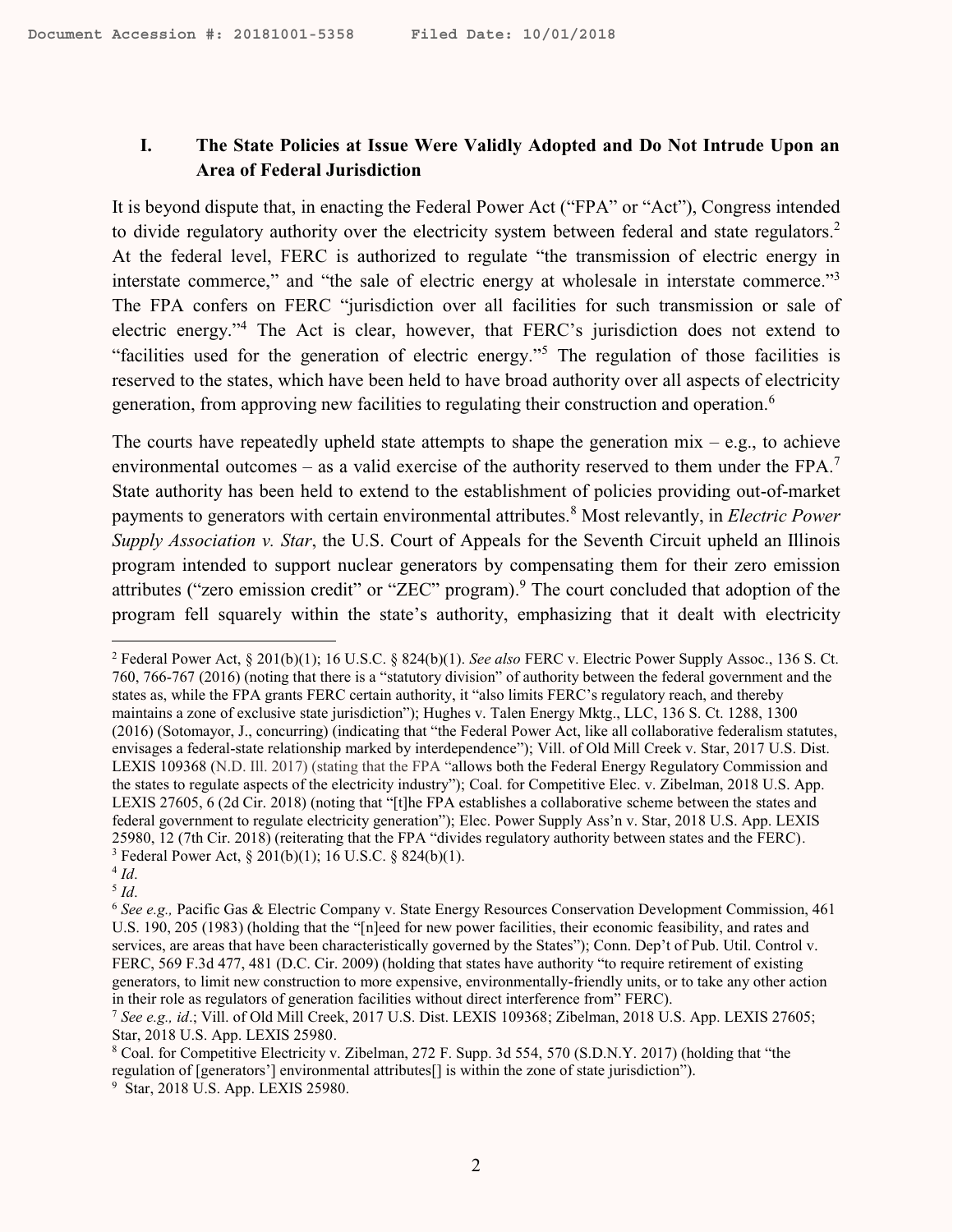generation, the regulation of which is reserved to the states under the FPA.<sup>10</sup> The same reasoning also applies to state renewable energy credit ("REC") programs that compensate generators for their renewable energy attributes. $11$ 

FERC has itself recognized that states are free to adopt REC, ZEC, and other similar programs and do not encroach upon federal regulatory authority by doing so.<sup>12</sup> However, FERC now appears to have changed its view, suggesting that state programs may interfere with its regulation of wholesale electricity sales. FERC's concern stems from the alleged potential for state programs to suppress wholesale market prices.<sup>13</sup> Even if such a potential existed, which is not at all clear (as discussed in part [II](#page-3-0) below), it does not render the state programs invalid.

In *Hughes v. Talen Energy Marketing, LLC* ("Hughes"), the Supreme Court recognized that states "may regulate within the domain Congress assigned to them even when their laws incidentally affect areas within FERC's domain."<sup>14</sup> Applying this reasoning, in *Village of Old Mill Creek v. Star*, the U.S. District Court for the Northern District of Illinois held that states can adopt programs that influence which generators enter and/or continue operating in wholesale markets.<sup>15</sup> According to the court, while such programs may "affect wholesale electricity rates, those rates were not [the] target of state regulation."<sup>16</sup> Thus, in establishing the programs, states do not infringe upon FERC's regulatory authority.<sup>17</sup>

<sup>17</sup> *Id*.

 $\overline{a}$ <sup>10</sup> *Id*. at 15.

<sup>11</sup> *See generally*, Allco Fin. Ltd. v. Klee, 861 F.3d 82, 93 (2d Cir. 2017).

<sup>&</sup>lt;sup>12</sup> *See e.g.*, WSPP Inc., 139 FERC ¶ 61,061 (concluding that "RECs are state-created and state-issued instruments certifying that electric energy was generated pursuant to certain requirements and standards. Thus, a REC does not constitute the transmission of electric energy in interstate commerce or the sale of electric energy at wholesale in interstate commerce. Therefore, RECs and contracts for the sale of RECs are not themselves jurisdictional facilities subject to the Commission's jurisdiction under FPA section 201"). *See also* Zibelman, 2018 U.S. App. LEXIS at 32 (noting that "FERC itself has sanctioned state programs that increase capacity or affect wholesale market prices, so long as states regulate matters within their jurisdiction . . . [For example,] States may require retirement of existing generators or construction of environmentally-friendly units, or . . . take any other action in their role as regulators of generation, even though it may affect[] the market clearing price" (internal quotations omitted)). <sup>13</sup> FERC PJM Order, *supra* note [1,](#page-0-0) at 1.

<sup>&</sup>lt;sup>14</sup> Hughes, 136 S. Ct. at 1298. *See also Id.* at 1300 (Sotomayor, J., concurring) (noting that the FPA "envisions a federal-state relationship marked by interdependence").

<sup>&</sup>lt;sup>15</sup> Vill. of Old Mill Creek, 2017 U.S. Dist. LEXIS at 32. The same reasoning has also been applied in other cases. *See e.g.,* Allco, 861 F.3d at 101 (2d Cir. 2017) (holding that a state policy that increases the supply of electricity and thus places downward pressure on prices "does not . . . amount to a regulation of the interstate wholesale electricity market that infringes on FERC's jurisdiction" because it has only an "incidental effect on wholesale prices"); Zibelman, 2018 U.S. App. LEXIS at 34 (finding that a state policy that "incidental[ly] effect[s]" wholesale electricity markets "by increasing revenues for qualifying [generators], which in turn increases the supply of electricity, which in turn lowers auction clearing prices, . . . does not cause clear damage to federal goals"); Star, 2018 U.S. App. LEXIS at 15 (concluding that "because states retain authority over power generation, a state policy that affects [wholesale market] prices only by increasing the quantity of power available for sale is not preempted by federal law").

<sup>16</sup> *Id*.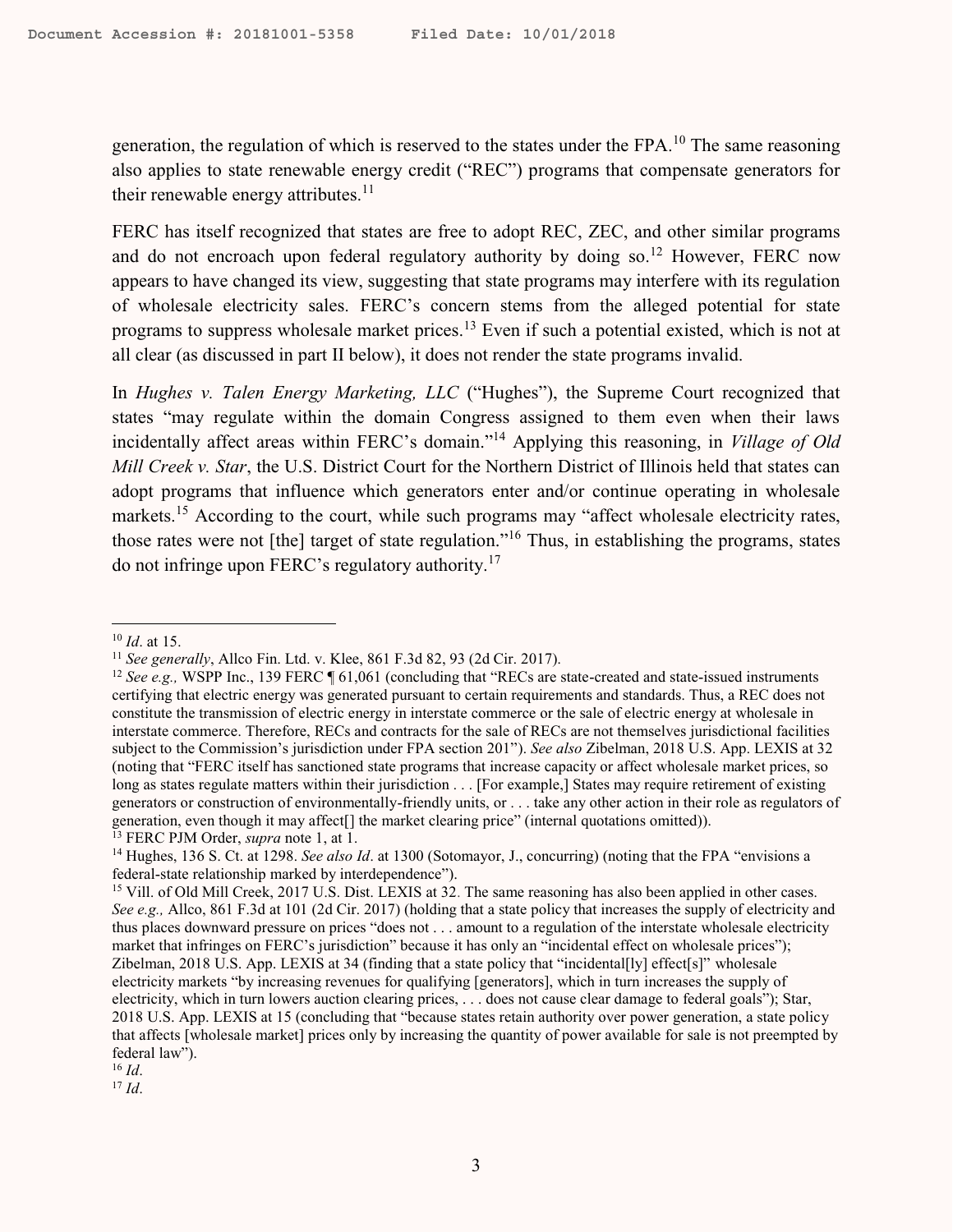As the state clean energy policies at issue were validly adopted and do not encroach upon areas under federal jurisdiction, FERC must ensure that its regulation of wholesale electricity markets does not interfere with the policies' operation. Rather, as discussed in section II below, FERC must exercise its regulatory authority in a manner that accommodates and facilitates operation of the state policies.

# <span id="page-3-0"></span>**II. In Regulating Wholesale Electricity Markets, FERC Must Facilitate the Operation of Valid State Policies**

As the foregoing discussion makes clear, the FPA establishes a cooperative federalism approach to energy regulation, under which both FERC and the states have a role to play. FERC's role is limited to regulating the interstate transmission and wholesale sale of electricity.<sup>18</sup> While FERC may exercise its authority over wholesale sales to regulate the operation of markets,  $19$  in doing so, it must not impede the operation of clean energy policies validly adopted by the states. If it does, FERC will interfere with the exercise of states' regulatory authority over electricity generation, thus encroaching upon an area within the exclusive jurisdiction of the states, and thereby exceed its own statutory authority.<sup>20</sup>

In exercising its authority over wholesale electricity sales, FERC may, of course, regulate the operation of wholesale markets to ensure they produce just and reasonable prices. As FERC has itself recognized, market regulation should "balance [the Commission's] responsibility to promote economically-efficient prices, while accommodating states' ability to pursue legitimate policy objectives."<sup>21</sup> This is not just good policy, but a legal requirement. Indeed, in *Coalition for Competitive Electricity v. Zibelman*, the U.S. District Court for the Southern District of New York declared that "when the State is legitimately regulating a matter of state concern, FERC's exercise of its authority must accommodate that state regulation unless clear damage to federal goals would result" (internal quotations omitted).<sup>22</sup> FERC asserts that state clean energy policies cause such damage, interfering with the "integrity" and "effectiveness" of wholesale markets, and thus rendering market prices "unjust and unreasonable." There is, however, little evidence to support that view.

<sup>18</sup> Federal Power Act, § 201(b)(1); 16 U.S.C. § 824(b)(1).

<sup>&</sup>lt;sup>19</sup> Hughes, 136 S. Ct. at 1294 (holding that FERC may "extensively regulate<sup>[]</sup> the structure of the PJM capacity auction to ensure that it efficiently balances supply and demand, producing a just and reasonable clearing price"). <sup>20</sup> Elec. Power Supply Ass'n, 136 S. Ct. at 775 & footnote 7 (2016) (indicating that FERC will exceed its authority where it takes over "a job [assigned to] the State's alone" or "trespass[es] on the states' authority" to regulate matters reserved to them under the FPA). *See also* Elec. Power Supply Ass'n v. FERC, 753 F.3d 216, 221-222 (D.C. Cir. 2014) (noting that FERC's "reach extends only to those matters which are not subject to regulation by the states . . . Absent a clear and specific grant of jurisdiction elsewhere, [FERC] cannot regulate areas left to the states"). <sup>21</sup> ISO New England, 158 FERC ¶ 61,138 at 43 (Feb. 3, 2017).

<sup>&</sup>lt;sup>22</sup> Zibelman, 272 F. Supp. 3d at 576, aff'd, 2018 U.S. App. LEXIS 27605 (2nd Cir. 2018). While this case was concerned with federal preemption of state policies which is not at issue here, the court's reasoning is nonetheless instructive, providing useful guidance for determining the scope of FERC's authority.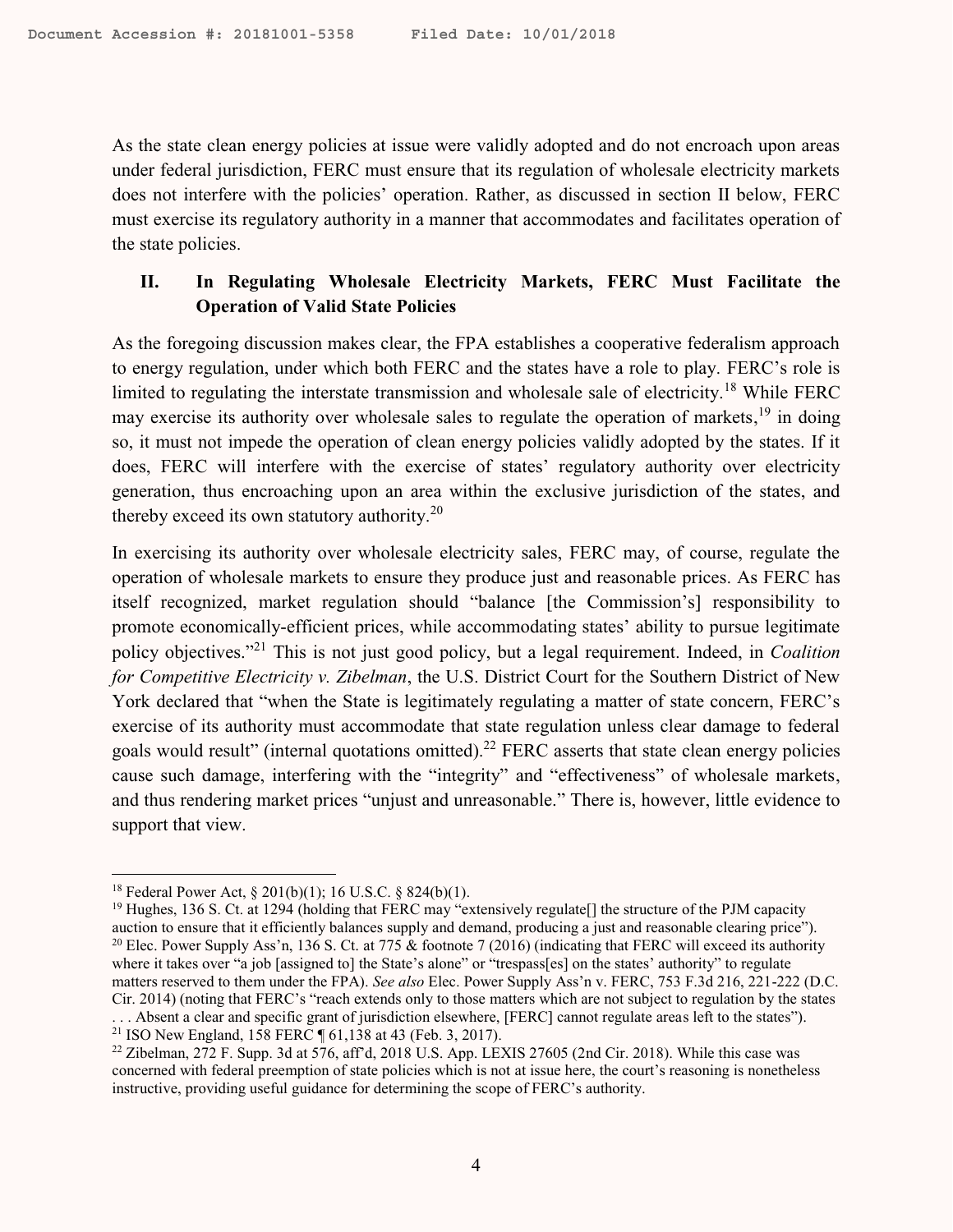Contrary to FERC's claim, there is nothing to suggest that state policies have impaired the operation of PJM's capacity market by suppressing prices.<sup>23</sup> As FERC itself recognizes, price suppression could lead to supply shortages, but there is currently excess capacity in the PJM region.<sup>24</sup> This suggests that, rather than being artificially low, capacity market prices have actually been fairly high.<sup>25</sup> Indeed, as PJM itself recognized just two years ago, there are an "abundance of merchant projects coming online . . . indicat[ing] that the market is providing adequate returns to attract capital."<sup>26</sup> No downward trend in capacity market prices is evident over time.<sup>27</sup> On the contrary, prices have consistently fluctuated since the capacity market was established.<sup>28</sup> There is no evidence to suggest that the fluctuations are due to state policies or that those policies will lead to a decline in market prices in the future.<sup>29</sup> In fact, research suggests that state policies are likely to have little impact on prices, which will continue to adjust in response to market forces.<sup>30</sup>

<span id="page-4-0"></span>FERC's claim that state policies, particularly REC and ZEC programs, impair capacity market efficiency is also without support.<sup>31</sup> Contrary to FERC's claims, the programs actually enhance market efficiency by helping to internalize the cost of externalities, such as greenhouse gas emissions.<sup>32</sup> Absent the programs, the cost of emissions would not be reflected in wholesale electricity markets, giving high-emitting generators an unfair competitive advantage over lowemitters.<sup>33</sup> This skewing of the competitive landscape will, over time, impair the ability of wholesale markets to deliver reliable electricity supplies at just and reasonable rates. Achieving that goal requires effective competition, such that markets result in proper price formation, and thus appropriately incentivize new investment. As Commissioner LaFleur has previously noted, prices should "reflect the true cost of reliable operations," otherwise they will not send "the

<sup>23</sup> FERC PJM Order, *supra* note [1,](#page-0-0) at 1 (arguing that the state programs "have a suppressive effect on the price of capacity").

<sup>24</sup> *Id*. at 26.

<sup>25</sup> FERC PJM Order, *supra* not[e 1,](#page-0-0) at 95 (Glick, Comm'r, dissenting) (arguing that "[i]f anything, PJM's problem is that today's prices are so high that the region continues to attract new "competitive" generation resources at a time when the region already has too much capacity").

<sup>26</sup> PJM INTERCONNECTION, RESOURCE INVESTMENT IN COMPETITIVE MARKETS 29 (2016)[, https://perma.cc/6FRB-](https://perma.cc/6FRB-9CKT)[9CKT.](https://perma.cc/6FRB-9CKT)

 $\frac{27 \text{ In actual fact, in the most recent capacity market auction, prices increased from $76.53 per megawatt-day to $140}$ per megawatt-day for most of the PJM footprint. *See* PJM, *Capacity Auction Attracts Diverse, Competitive Resources*, PJM INSIDE LINES,<https://perma.cc/CVG4-UK3G> (May 23, 2018).

<sup>28</sup> SYLWIA BIALEK & BURCIN UNEL, CAPACITY MARKETS AND EXTERNALITIES: AVOIDING UNNECESSARY AND PROBLEMATIC REFORMS 15-16 (2018), [https://perma.cc/X7UX-6ZSU.](https://perma.cc/X7UX-6ZSU)

<sup>29</sup> *Id*. at 14-16.

<sup>30</sup> *Id*.

<sup>&</sup>lt;sup>31</sup> FERC PJM Order, *supra* note [1,](#page-0-0) at 1 (claiming that "the integrity and effectiveness of [PJM's] capacity market . . . have become untenably threatened" by the state programs).

<sup>32</sup> Bialek & Unel, *supra* note [28,](#page-4-0) at 2 & 6-8.

<sup>33</sup> *See generally, id*. at 6-7 & 10-11; STEVEN WEISSMAN & ROMANY WEBB, ADDRESSING CLIMATE CHANGE WITHOUT LEGISLATION: VOLUME 2 10 (2014), [https://perma.cc/3H4Q-N3MU;](https://perma.cc/3H4Q-N3MU) Justin Gundlach & Romany Webb, *Carbon Pricing in New York ISO Markets: Federal and State Issues*, 35 PACE ENVTL. L. REV. 1, 58-60 (2017).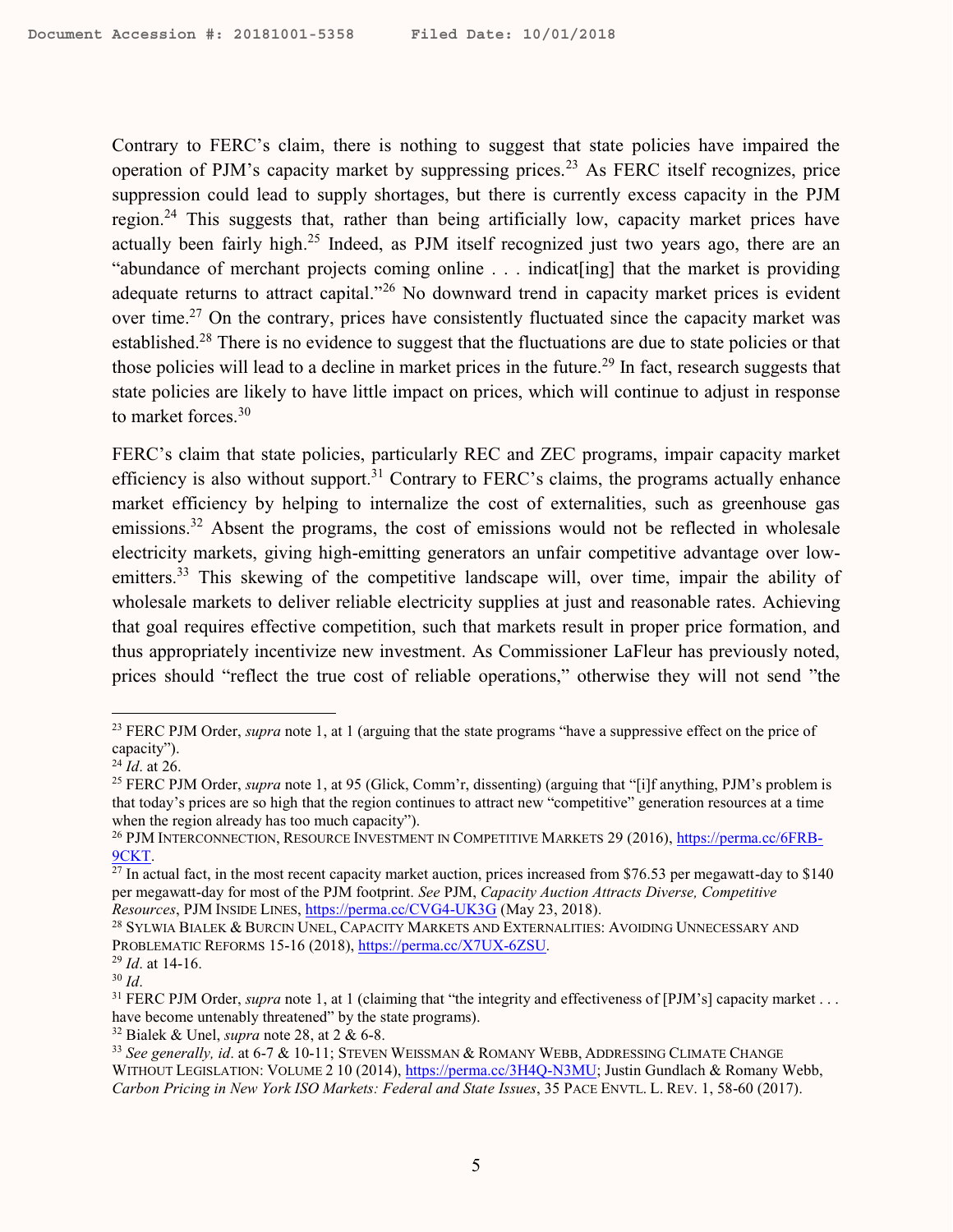investment signal for which we are relying on the market."<sup>34</sup> It is particularly important that prices reflect the cost of greenhouse gas emissions and associated climate change because the effects thereof – e.g., rising temperatures, less reliable access to water, and more frequent and intense storms<sup>35</sup> – will impact electric system reliability.<sup>36</sup> State REC and ZEC programs help to factor in those costs and thereby improve the functioning of wholesale markets.

Given the above, there is no valid basis for concluding that REC, ZEC, and other clean energy policies interfere with wholesale market operation, and thus frustrate federal regulatory goals. FERC's assertions to the contrary are especially puzzling given that it does not appear to have any concerns about the market impact of programs supporting fossil fuel development. The U.S. fossil fuel industry is estimated to receive over \$27 billion in subsidies each year.<sup>37</sup> Those subsidies artificially reduce fossil fuel prices which, in turn, lowers the costs faced by fossil fuel generators and enables them to submit lower bids into the wholesale market.<sup>38</sup> This, more than any state clean energy policy, is likely to interfere with operation of the wholesale market and suppress prices.<sup>39</sup> Nevertheless, FERC appears unconcerned about the fossil fuel subsidies, leaving them unaddressed in its order and instead focusing on clean energy policies that have little impact.

# **III. FERC's Proposed Tariff Revisions Have the Potential to Impede State Regulation of Electricity Generation**

Despite the lack of evidence that state policies interfere with capacity market operation, FERC has nonetheless proposed:

(1) expanding the minimum offer price rule ("MOPR") to all state-supported generating resources with few to no exceptions; and

<sup>&</sup>lt;sup>34</sup> Transcript of Hearing: Price Formation in Energy and Auxiliary Services Markets Operated by Regional

Transmission Organizations and Independent System Operators 6 (Dec. 9, 2014), [http://perma.cc/YAM8-L6FE.](http://perma.cc/YAM8-L6FE) 

<sup>&</sup>lt;sup>35</sup> These and other effects of climate change have been documented in numerous government reports, including the National Climate Assessment, and other materials published by the U.S. Global Change Research Office and the National Academies of Sciences. Congress recently affirmed that these reports are "reliable" sources of climate change information. *See* John S. McCain National Defense Authorization Act for Fiscal Year 2019 § 2805(c) (2018).

<sup>&</sup>lt;sup>36</sup> See generally, JUSTIN GUNDLACH & ROMANY WEBB, CLIMATE CHANGE IMPACTS ON THE BULK POWER SYSTEM: ASSESSING VULNERABILITIES AND PLANNING FOR RESILIENCE (2018)[, https://perma.cc/G9H8-Y2FW.](https://perma.cc/G9H8-Y2FW) It should be noted that, adapting the electricity system to deal with climate change impacts will give rise to significant costs, potentially leading to higher electricity prices over time. *See* U.S. DEPARTMENT OF ENERGY, CLIMATE CHANGE AND THE ELECTRICITY SECTOR: GUIDE FOR CLIMATE CHANGE RESILIENCE PLANNING 42-47 (2016), [https://perma.cc/2L7L-N669.](https://perma.cc/2L7L-N669)

<sup>37</sup> SHELAGH WHITLEY ET AL., G7 FOSSIL FUEL SUBSIDY SCORECARD: TRACKING THE PHASE-OUT OF FISCAL SUPPORT AND PUBLIC FINANCE FOR OIL, GAS, AND COAL 16 (2018), [https://perma.cc/TY6F-AT8S.](https://perma.cc/TY6F-AT8S) <sup>38</sup> FERC PJM Order, *supra* note [1,](#page-0-0) at 93 (Glick, Comm'r, dissenting).

<sup>39</sup> *Id*.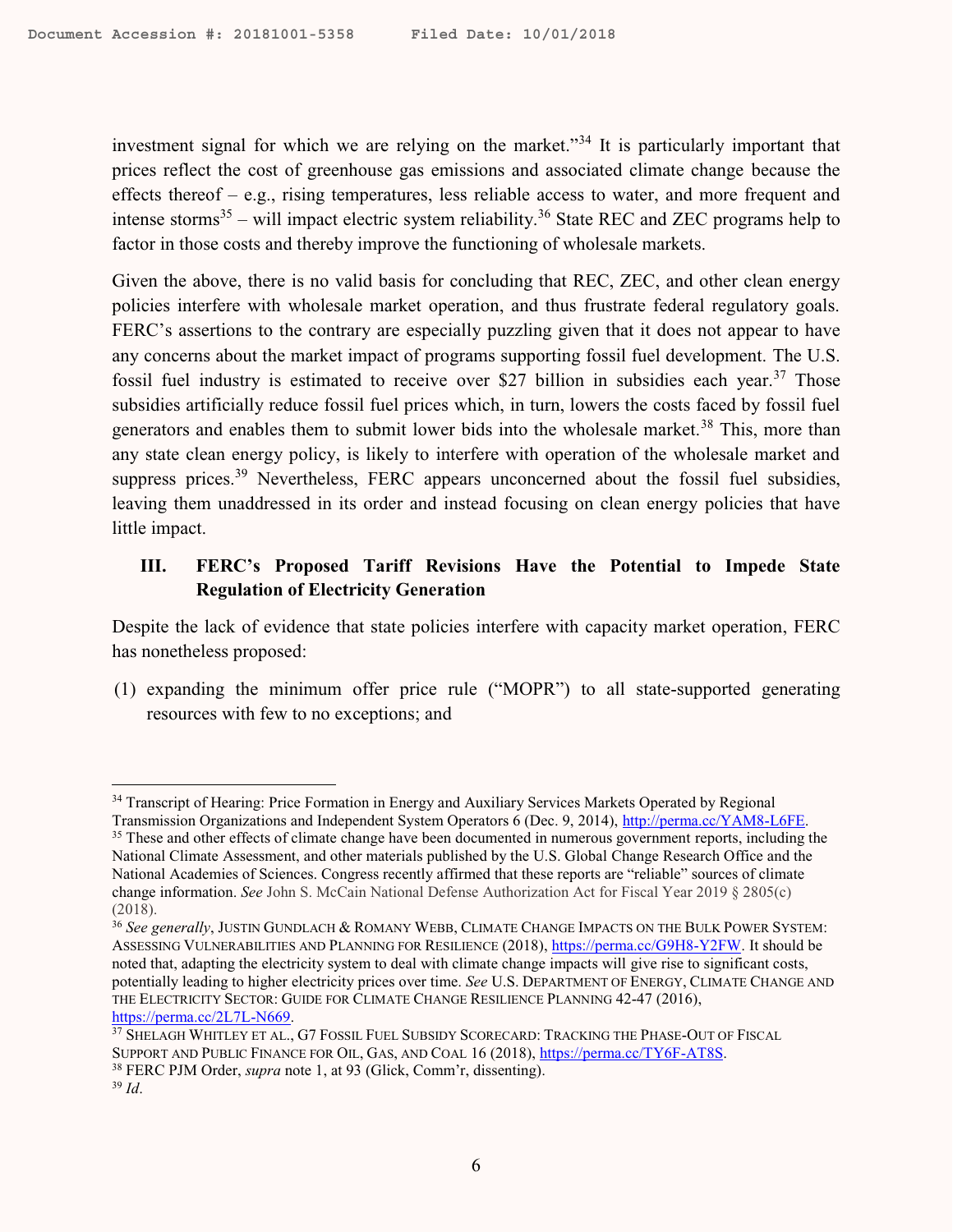(2) allowing state-supported resources to choose to be removed from the capacity market (along with a commensurate amount of load) for a specified time period.<sup>40</sup>

<span id="page-6-0"></span>These changes have the potential to frustrate state efforts to shape the electricity generating mix and encourage the entry and/or continued operation of generators with preferred environmental attributes. States' preferred generators may, as a result of the changes, be prevented from selling capacity through PJM's wholesale market.<sup>41</sup> Where this occurs, the relevant state will likely have to cover the resources' capacity costs, as well as paying for their environmental attributes (e.g., through ZEC programs).<sup>42</sup> This will substantially increase  $-$  potentially by hundreds of millions of dollars – the cost to states of implementing their clean energy policies.<sup>43</sup> At the same time, states may find it increasingly difficult to achieve their policy goals, including because the proposed changes will lead to higher capacity market prices, helping to "prop-up" non-preferred resources that remain in the market.<sup>44</sup> Those resources would benefit despite the fact that they are already supported by federal government subsidies and other policies that cause the exact type of market interference FERC is purportedly trying to address.<sup>45</sup>

Unless FERC implements its proposed changes in a manner that avoids the above impacts, states may be forced to abandon their validly adopted clean energy policies.<sup>46</sup> This will hamper the transition to a clean generating mix, leading to negative environmental and economic outcomes. From an environmental perspective, expanding clean generation is vital to reduce the electricity sector's greenhouse gas emissions, and thus mitigate climate change.<sup>47</sup> It also has significant economic benefits, with research indicating that the clean energy sector is a key driver of job growth, creating more jobs per unit of electricity generated than the fossil fuel-based sector.<sup>48</sup> Especially large growth has recently been experienced in the U.S. solar industry, which added jobs seventeen times faster than the general economy in 2016.<sup>49</sup> That is, however, unlikely to continue if state policies change. Analysis by the International Renewable Energy Agency

<sup>40</sup> FERC PJM Order, *supra* not[e 1,](#page-0-0) at 6.

<sup>&</sup>lt;sup>41</sup> *Id.* at 88 (Glick, Comm'r, dissenting) (noting that "the Commission's proposal would effectively force statesponsored resources out of the capacity market").

 $42$  *Id*. (arguing that the states will be left to "pick up the tab").

<sup>43</sup> *See generally* Danny Cullenward & Shelly Welton, *The Quiet Undoing: How Regional Electricity Market Reforms Threaten State Clean Energy Goals*, YALE J. REG. BULLETIN 19 (forthcoming Sept. 2018).

<sup>44</sup> FERC PJM Order, *supra* note [1,](#page-0-0) at 88 (Glick, Comm'r, dissenting). *See also* ISO New England Inc., Order on Tariff Filing, 162 FERC ¶ 61,205 at 65 (Glick, Comm'r, dissenting) (Mar. 9, 2018).

<sup>45</sup> *See supra* par[t II.](#page-3-0)

<sup>46</sup> Cullenward & Welton, *supra* note [43,](#page-6-0) at 19.

<sup>47</sup> *See generally*, JAMES H. WILLIAMS ET AL., PATHWAYS TO DEEP DECARBONIZATION IN THE UNITED STATES (2015)[, https://perma.cc/DHH8-5DBE](https://perma.cc/DHH8-5DBE) (identifying electricity system and other changes required to achieve global climate change goals).

<sup>48</sup> *See e.g.,* Max Wei et al., *Putting Renewables and Energy Efficient to Work: How Many Jobs Can the Clean Energy Industry Generate in the U.S*., 38 ENERGY POLICY 919, 928.

<sup>49</sup> INTERNATIONAL RENEWABLE ENERGY AGENCY, RENEWABLE ENERGY AND JOBS: ANNUAL REVIEW 2017 14 (2017)[, https://perma.cc/PW43-7TMU.](https://perma.cc/PW43-7TMU)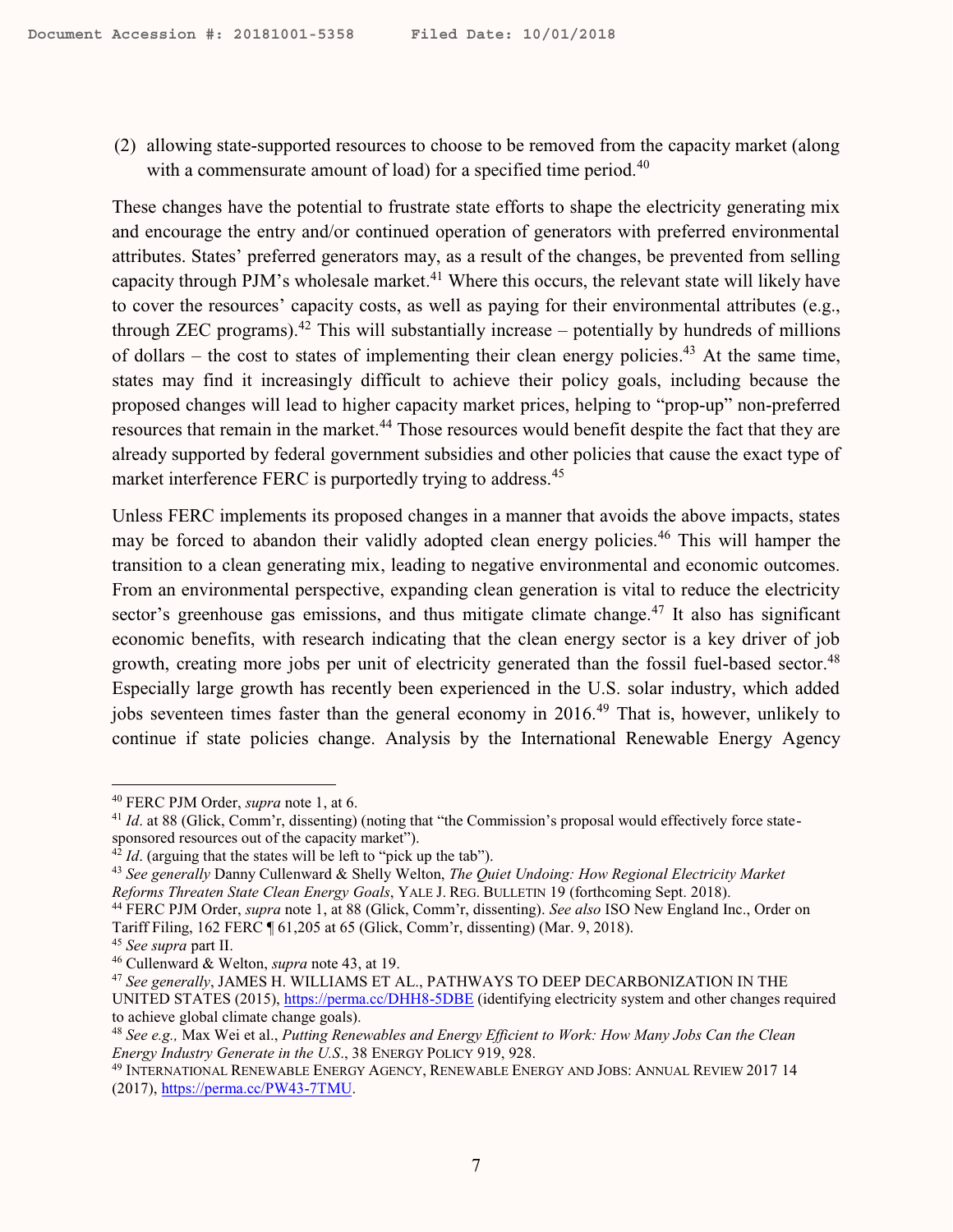indicates that past growth has been driven, in large part, by government policies supporting the clean energy industry.<sup>50</sup> Recent policy changes have contributed to job losses in the industry and more are likely if states are forced to abandon efforts to support clean energy.<sup>51</sup>

#### **IV. Conclusion**

For the reasons set out above, FERC must ensure that its regulation of PJM's wholesale capacity market accommodates valid state clean energy policies, adopted in accordance with the FPA. FERC must be particularly careful to ensure that its regulation does not frustrate the operation of state policies or effectively force states to abandon their clean energy goals. If it does, FERC would not only be interfering with the states' exercise of their exclusive authority under the FPA, but also their achievement of important environmental and economic goals.

Sincerely,

I. MM

Romany Webb Climate Law Fellow Sabin Center for Climate Change Law Columbia Law School 212-854-0088 [rwebb@law.columbia.edu](mailto:rwebb@law.columbia.edu)

<sup>50</sup> *See e.g.*, *id* at 14.

<sup>51</sup> *See generally*, INTERNATIONAL RENEWABLE ENERGY AGENCY, RENEWABLE ENERGY AND JOBS: ANNUAL REVIEW 2018 16 (2018)[, https://perma.cc/W8F9-ZRYA.](https://perma.cc/W8F9-ZRYA)